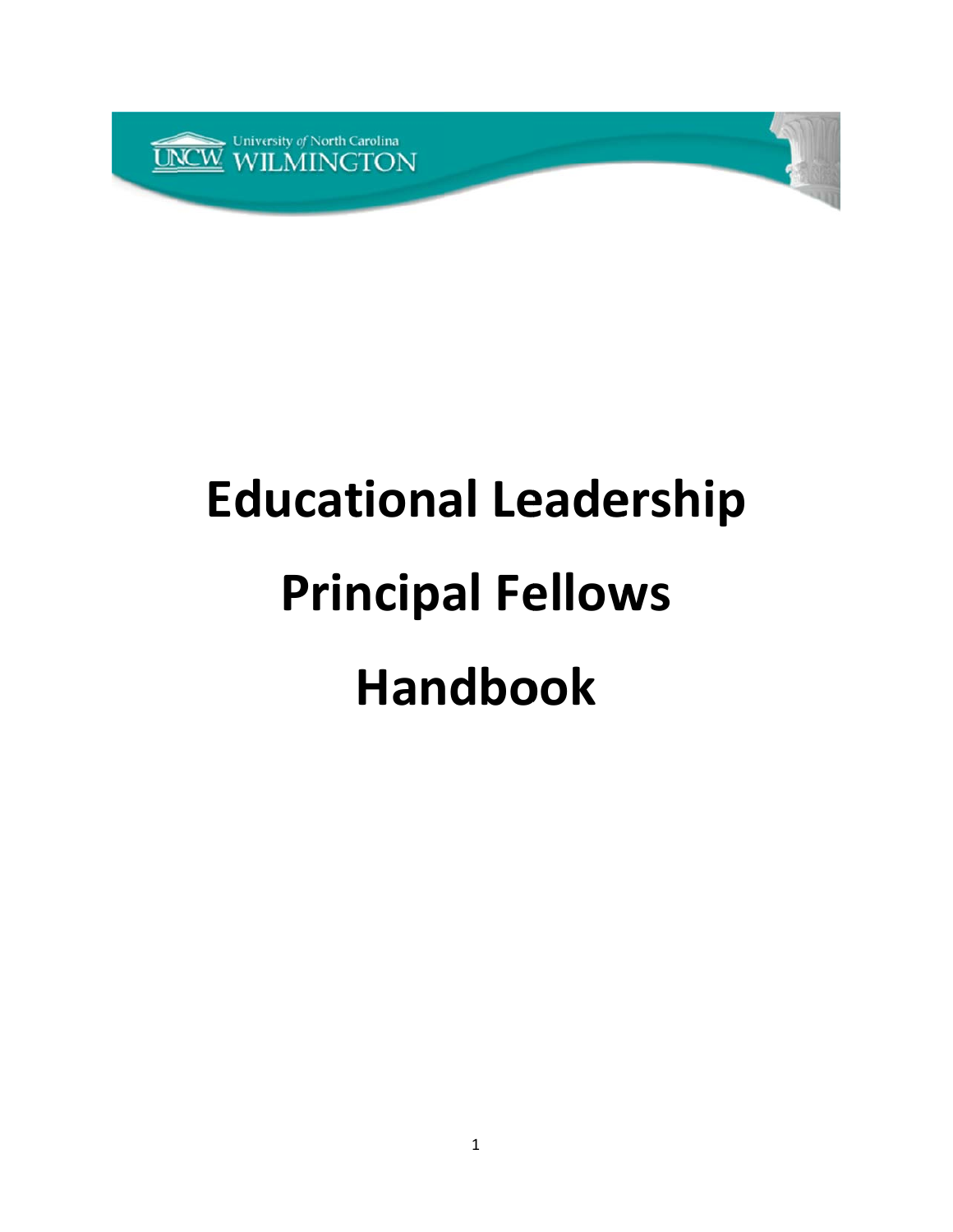# **The North Carolina Principal Fellows Program**

The Principal Fellows Program (PFP) provides a competitive, merit‐based scholarship loan to individuals of exceptional academic ability who have teaching or relevant experience and who desire to enter school administration in a North Carolina public school. Fellows have the opportunity to attend school on a full-time basis and earn an MSA degree in two years. (http://www.ncpfp.org/)

The Principal Fellows Program, which is offered at eleven campuses of the University of North Carolina, provides one year of full‐time academic study and a one year full‐time internship in a North Carolina public school. Fellows also participate in enrichment experiences designed to enhance their preparation for a career as a principal or assistant principal. The Principal Fellows Program was created in 1993 by the North Carolina General Assembly. Over 1100 Principal Fellows have completed the Program.

Fellows are required to maintain employment as a principal or assistant principal in a public school in North Carolina for four years to repay the scholarship loan. Financial need is not a criterion for selection as a Principal Fellow.

### **Goal/Purpose**

The goal of the Principal Fellows Program is to prepare the most outstanding candidates for full‐time school administration in North Carolina.

### **Administration**

PFP is administered by the North Carolina Principal Fellows Commission in collaboration with the North Carolina State Education Assistance Authority (SEAA); both agencies are affiliated with the University of North Carolina, General Administration (UNC‐GA). Selection criteria, the selection process, selection outreach efforts, renewal and continuation criteria and liaison with the educational community are the responsibilities of the Principal Fellows Commission. The Commission is staffed and chaired by the Director of the Principal Fellows Program. Rules to administer the PFP are the responsibility of the Board of Directors of SEAA.

### **Campus Coordinators**

Each university has a campus coordinator who provides leadership to each cohort of Principal Fellows on the campus. Campus coordinators provide mentoring, and coordinate a variety of experiences for the Fellows including enrichment activities such as seminars and workshops and site visits to school districts, businesses and educational organizations, and supervise the internship which occurs in the second year. The coordinator works closely with Fellows to ensure they have a successful experience in the program.

### **Benefits**

Benefits of the Principal Fellows Program include the financial support provided to the Fellows while earning the MSA, the opportunity for school districts to work with Principal Fellow interns for a year,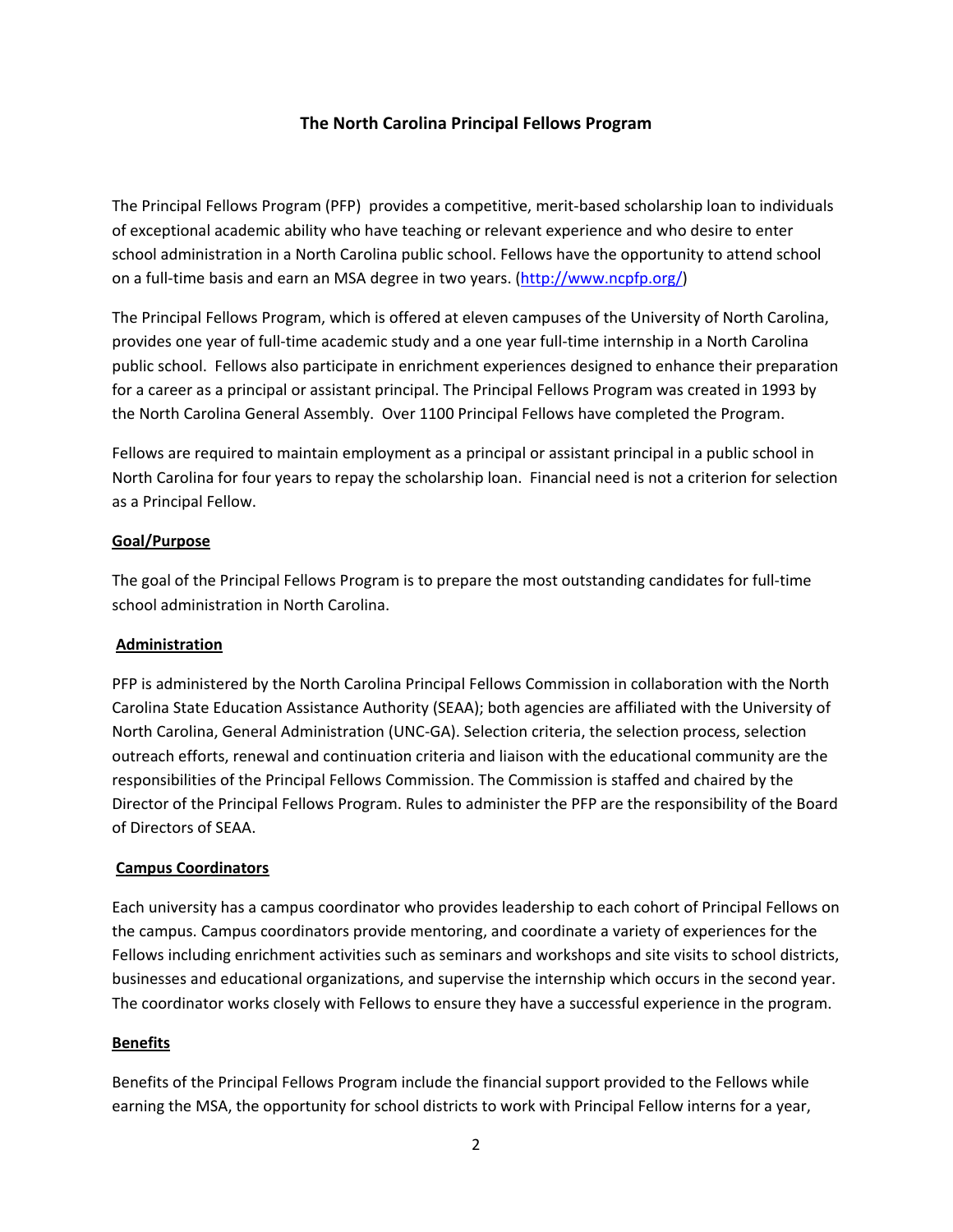and the development of a pool of well-trained, highly qualified administrative candidates available to all North Carolina school systems. Professional development activities with a focus on leadership development are offered by individual universities and at the state level through the PFP office.

## **Rules and Regulations**

All Principal Fellows agree to comply with the rules and regulations of the Program. A complete listing of the rules and regulations of the program can be found at ncseaa.edu.